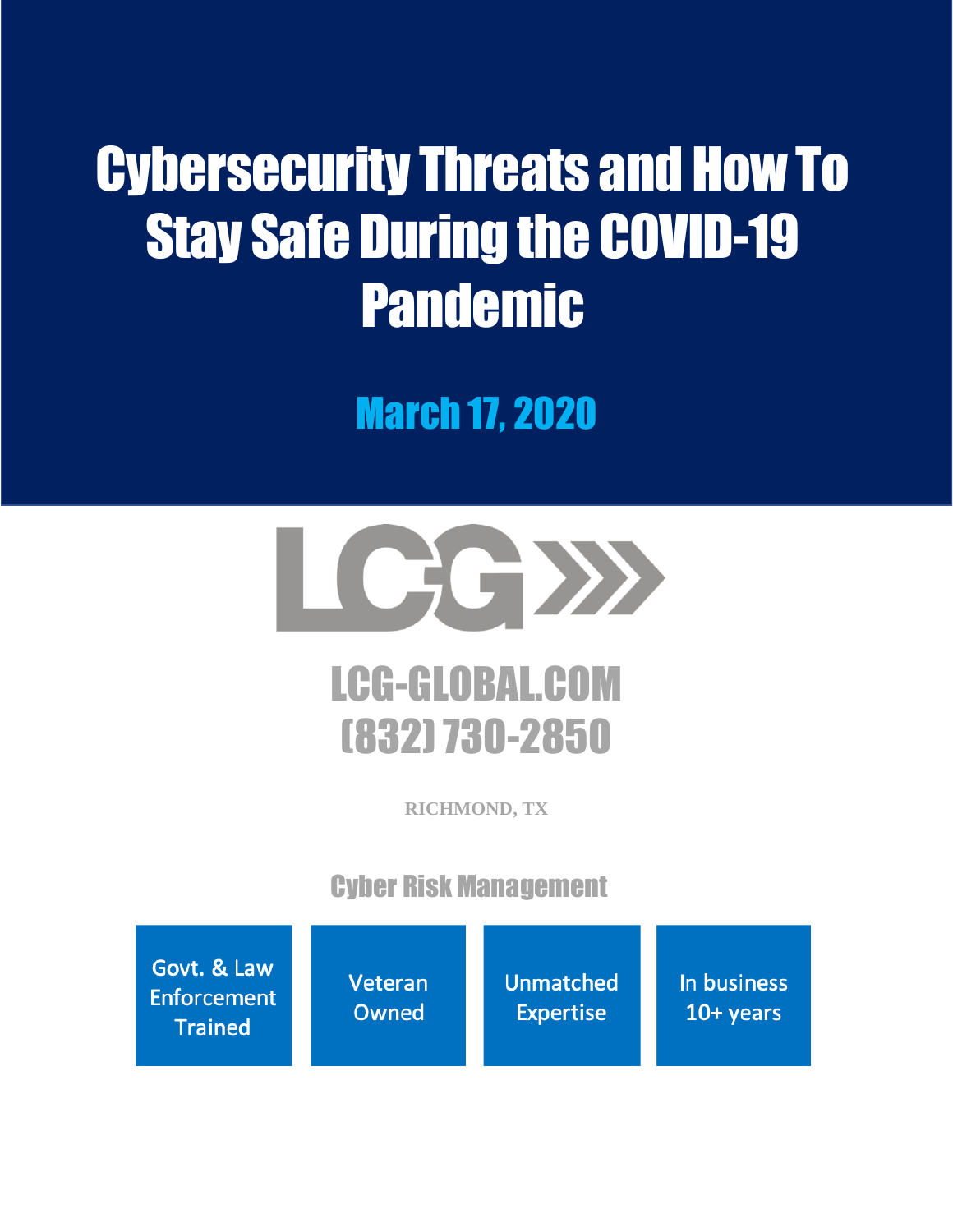# Table of Contents

| A SUMMARY OF THE LATEST COVID-19 RELATED THREAT INTELLIGENCE3                           |
|-----------------------------------------------------------------------------------------|
|                                                                                         |
|                                                                                         |
|                                                                                         |
|                                                                                         |
|                                                                                         |
| SEE IT FOR YOURSELF - A FEW EXAMPLES OF COVID-19 RELATED MALWARE9                       |
|                                                                                         |
| March 13, 2020 - Impersonated Website Delivers Coronavirus Ransomware10                 |
| March 16, 2020 - Weaponized Virus Mapping Software Delivers Malware 11                  |
| March 3, 2020 - CDC and Microsoft Emulated in Phishing Campaign To Steal Credentials 12 |
|                                                                                         |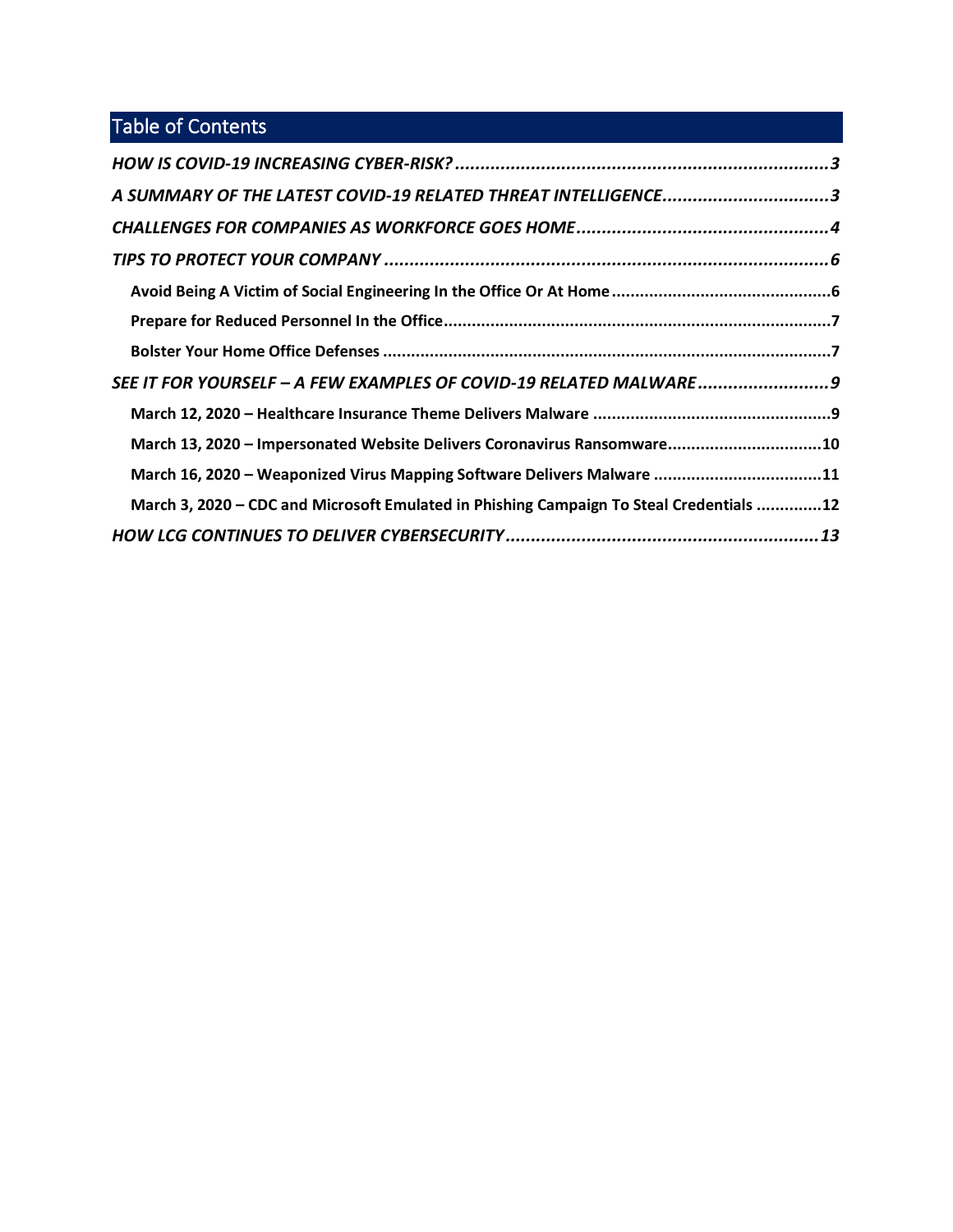#### **Dear Reader,**

In this modern age of the "Internet-of-Everything," the world has never experienced a pandemic like COVID-19. As we are collectively distracted by the global health crisis, cybercriminals are exploiting the situation in many ways. They prey on fear and urgency. They thrive in the chaos created by disruption to our work force.

LCG consumes an enormous amount of threat intelligence from dozens of sources each day as we help secure our Clients and protect our own infrastructure. Threat Intelligence is based on real-world observations, informs our decisions and is meant to be shared. This report contains highlights from some of the intelligence feeds of the last few days.

Our mission to protect LCG's Clients during times of uncertainty is uncompromising, especially in challenging times. We hope you find the information and safety tips here useful and that you will call on us to help without hesitation.

Respectfully,

**Andrew J. Frisbie** Chief Information Security Officer

#### <span id="page-2-0"></span>HOW IS COVID-19 INCREASING CYBER-RISK?

- Fear and Urgency Cybercriminals are preying on your fear and urgent need for news and supplies related to COVID-19. Attacks are frequently initiated through social engineering (phishing/spear phishing) and could lead to credential theft, financial fraud, ransomware and more.
- Increased Attack Surface Government and employers are pushing employees to temporarily work remotely – outside of the fortress walls so to speak – creating opportunities to exploit people and resources like never before.

#### <span id="page-2-1"></span>A SUMMARY OF THE LATEST COVID-19 RELATED THREAT INTELLIGENCE

• **Fake Domains** – A significant spike in newly registered COVID-19-related domains has been observed. These domains are used to lure visitors to malware-infected sites or to further perpetrate social engineering tactics. While there are hundreds of new fake domain registrations here are just a few examples to illustrate the tactic: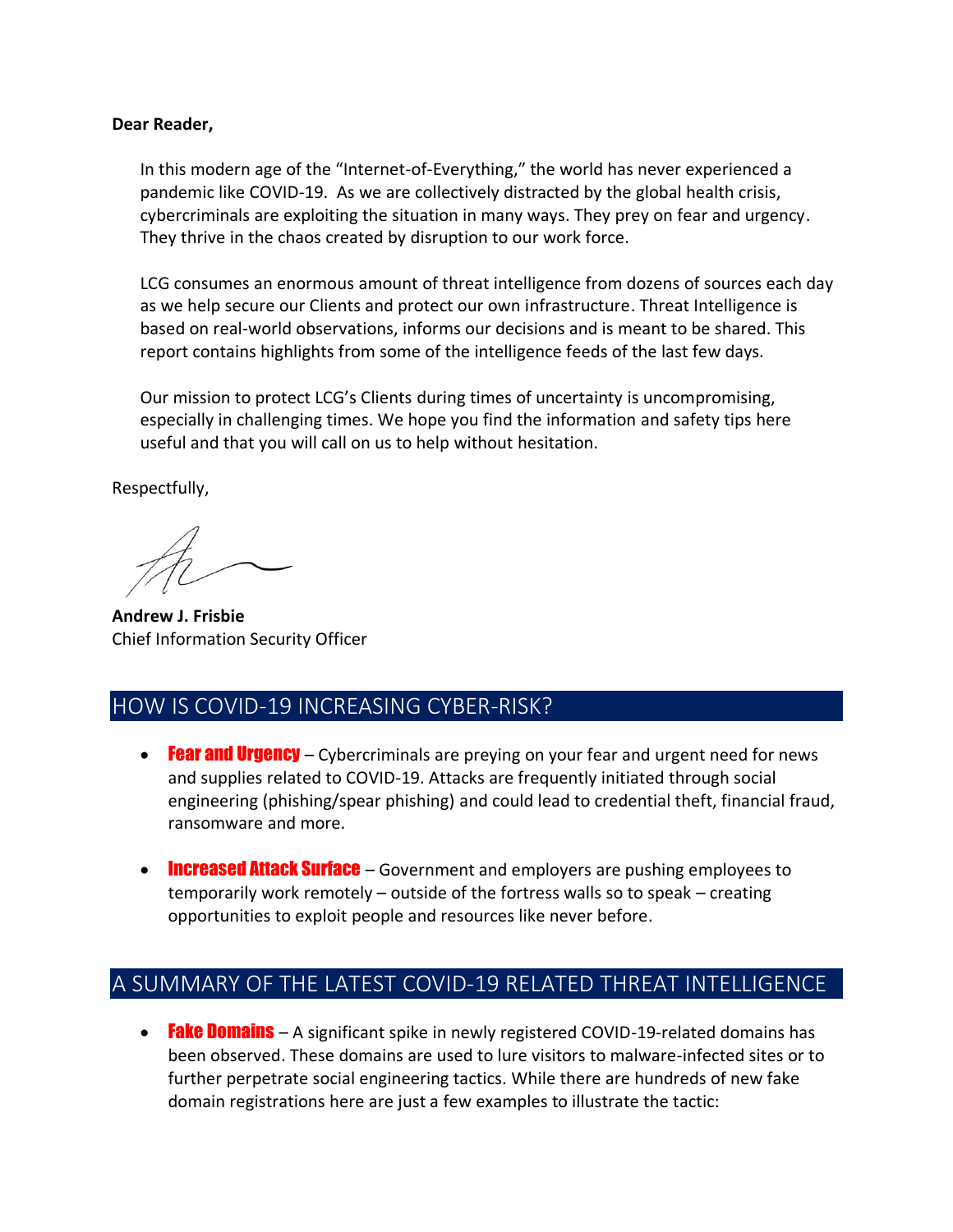coronavirusoutbreakmap[.]com, www.coronavirusoutbreakmap[.]com, coronavirus[.]healthcare, coronavirusprotectionmasks[.]org.<sup>1</sup>

- **Phishing Attacks** A significant spike in COVID-19-themed phishing attacks has been observed and these attacks exploits the fearful mindset of recipients. Supply shortages (e.g. hand sanitizer, masks, etc.) foster a sense of urgency and create opportunities for threat actors to "meet the demand" by selling supplies. In reality, they take your money and don't deliver.
- **Use of Familiar Brands/Trademarks** Social engineering tactics focused on gaining trust by leveraging brands such as the US Centers for Disease Control (CD) and the World Health Organization (WHO), as well as country-specific agencies and businesses such as FedEx and major airlines are being used to similarly trick unsuspecting and fearful recipients.
- **Sophisticated Attackers** Nation-state attackers Advanced Persistent Threats from China, North Korea, Russia and elsewhere - have been associated with a handful of cases that reference COVID-19. Such attackers have better skills and resources and their goal is often to silently infiltrate an organization, where they meticulously gather information, move laterally through the network in search of privileged accounts and sensitive information prior to executing a variety of attacks.
- **Malware** The use of fake domains, social engineering and familiar brands is ultimately designed to get something valuable from you. Often, these techniques are also used to deliver malicious software, or malware, that facilitate the theft of information or fraud.

#### <span id="page-3-0"></span>CHALLENGES FOR COMPANIES AS WORKFORCE GOES HOME

Social distancing recommendations to combat the spread of COVID-19 are sending America's workforce home in droves. Below is a summary of the potential issues that companies will have to consider:

• Sensitive Information – Inside the corporation there are typically more controls in place to protect and monitor sensitive information such as intellectual property and trade secrets. While executives, managers and certain team members may have remote access privileges, it is likely that not everyone does. With the rapid expansion of the remote workforce companies will grapple with how to keep their critical information secure while expanding their footprint beyond the traditional perimeter defenses.

<sup>&</sup>lt;sup>1</sup> Recorded Future, Capitalizing on Coronavirus Panic, Threat Actors Target Victims Worldwide (FR-2020-0312), Retrieved on March 16, 2020.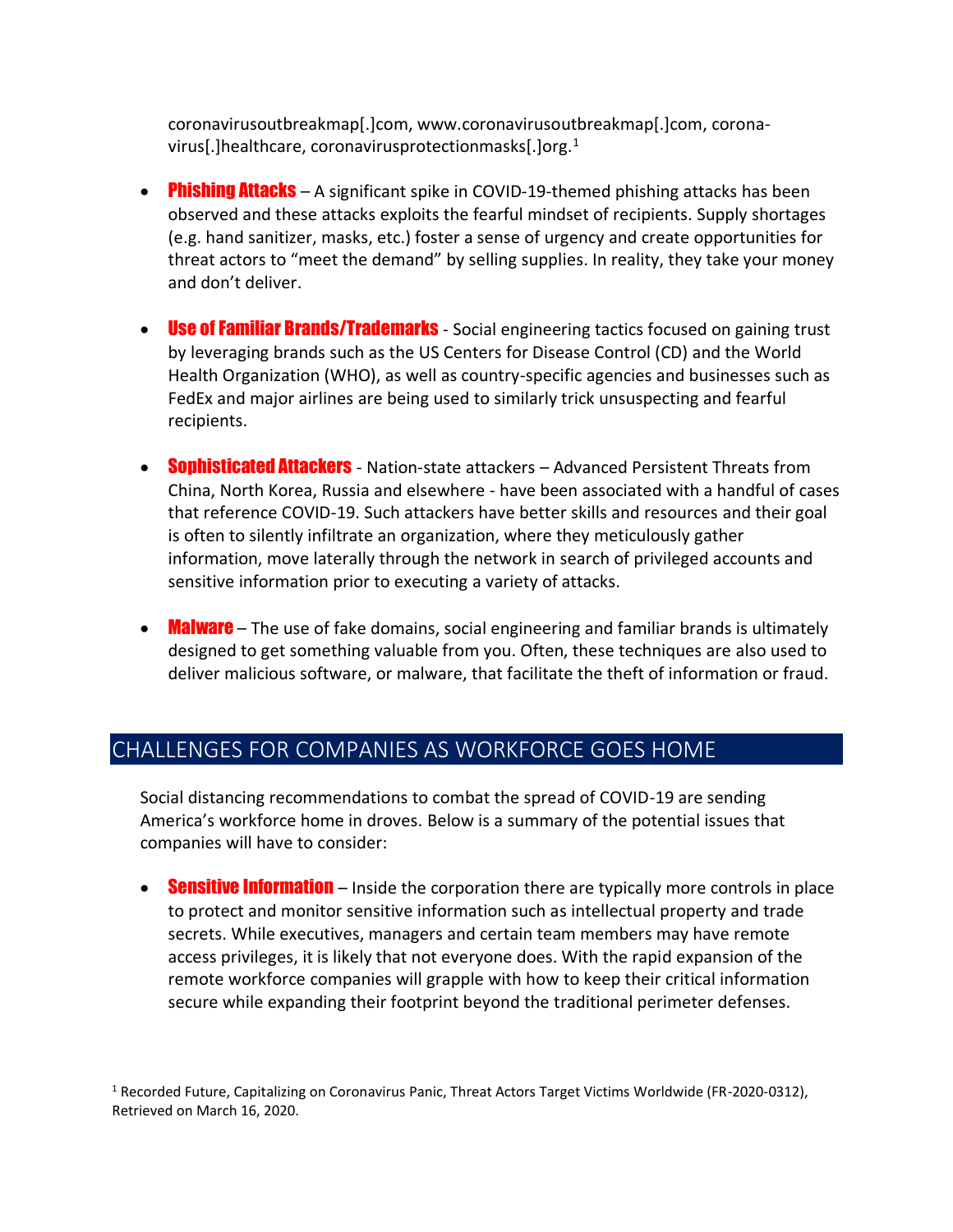- **Strain on IT Staff** IT teams are already short staffed and overburdened and now the prospect of having to send the workforce home – with connectivity to the office – may be overwhelming. Mistakes or oversights, particularly with respect to security, will increase.
- **VPN Security** VPNs are devices or software that encrypts your computer's connection to the corporate office and they are essential to data security. Unfortunately, the patch window for VPNs (the time between discovery of a vulnerability and the time it is fixed by the company) is historically long, leaving the vulnerability exposed to exploitation. Further, employees typically access other corporate resources, such as email (e.g. Office 365) and other online portals without utilizing a VPN from home and insecure public networks.
- **Unmanaged Devices** The remote employee may utilize a company-issued computer on a home network with dozens of other Internet-connected devices, including vulnerable Smart TVs. Unless the employee is technically savvy and cyber-aware, the patch window on personal computers is probably longer than desired. These unmanaged systems may be running outdated antivirus or none at all.
- **Lack of Monitoring** Companies typically have no visibility into an employee's home network and may have no process in place for monitoring VPN connections or what the employee is doing while connected remotely to the company network. Further, most companies have little to no visibility into what the employee does with sensitive information that has been removed from the company's internal network.
- **Insecure Wi-Fi** Home Wi-Fi if is often a "set-and-forget" service. Typically, home wi-fi broadcasts the network name (SSID) with descriptive information about the router and may be secured with a weak or default password – which are available online.
- Skeleton Office Crews Vacant homes with unlocked doors are invitations to burglars. An empty office without monitoring of critical systems and data is no different.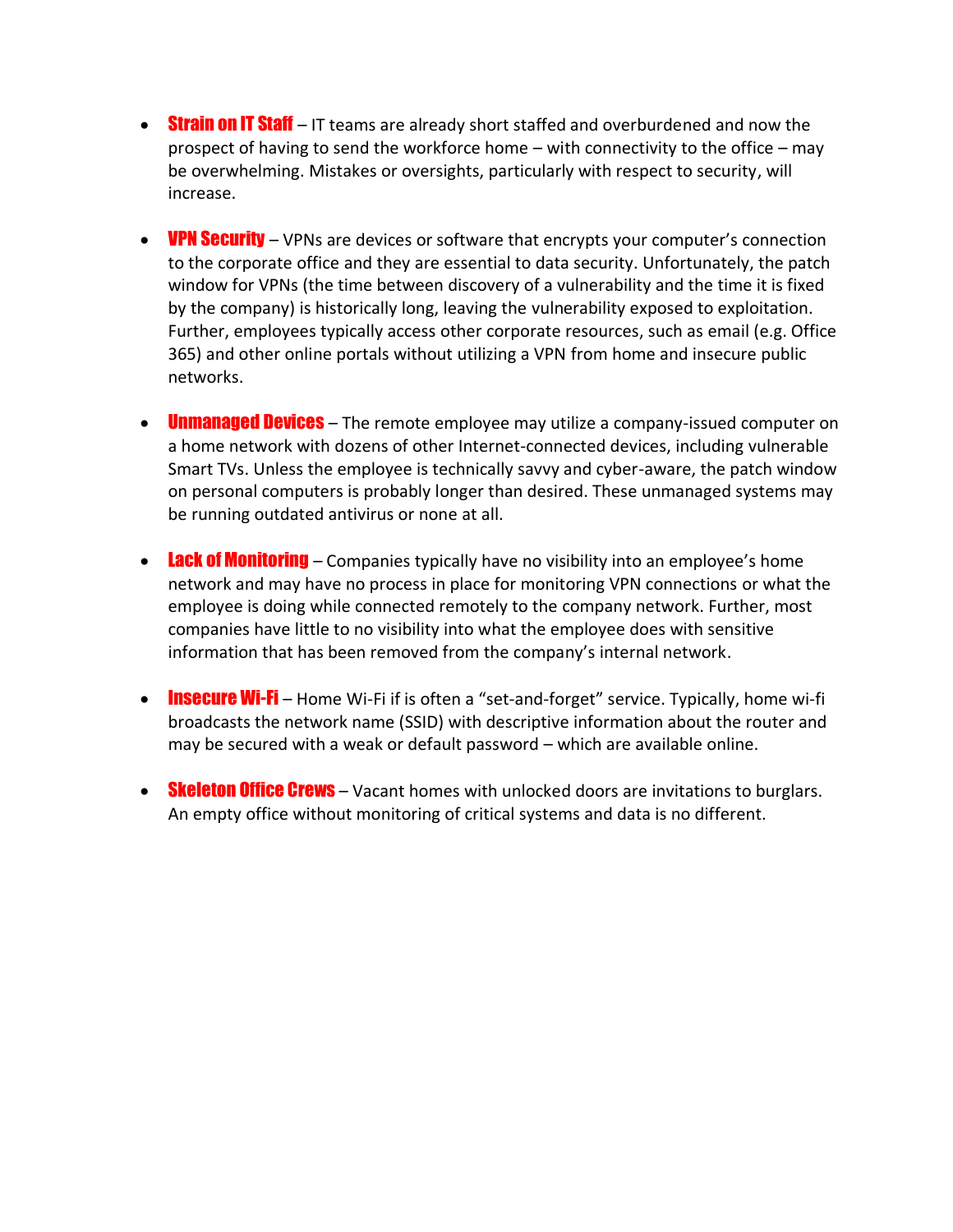#### <span id="page-5-0"></span>TIPS TO PROTECT YOUR COMPANY

The advice below is not novel in the cybersecurity space, but it deserves renewed focus as we all brace for the impact of increased cyber-attacks related to COVID-19:

#### <span id="page-5-1"></span>Avoid Being A Victim of Social Engineering In the Office Or At Home2

- **ALWAYS** check the email 'From' field to validate the sender. This 'From' address may be spoofed.
- **ALWAYS** check for so-called 'double-extended' scam attachments. A text file named 'safe.txt' is safe, but a file called 'safe.txt.exe' is not.
- **ALWAYS** report all suspicious emails to your Information Technology help desk.
- **ALWAYS** note that verify the domain name of the websites you visit or that are revealed in embedded links. For example, *www.microsoft.com* and *www.support.microsoft.software.com* are two different domains. (and only the first is real).
- **NEVER** open any email attachments that end with: .exe, .scr, .bat, .com or other executable files you do not recognize.
- **NEVER** "unsubscribe" it is easier to delete the e-mail than to deal with the security risks.
- **NEVER** click embedded links in messages without hovering your mouse over them first to check the URL and verify the domain is safe/secure.
- $\bullet$  **NEVER** respond or reply to spam in any way. Use the delete button.

<sup>2</sup> Tips from KnowBe4; LCG provides KnowBe4 security awareness training as a managed service for Clients.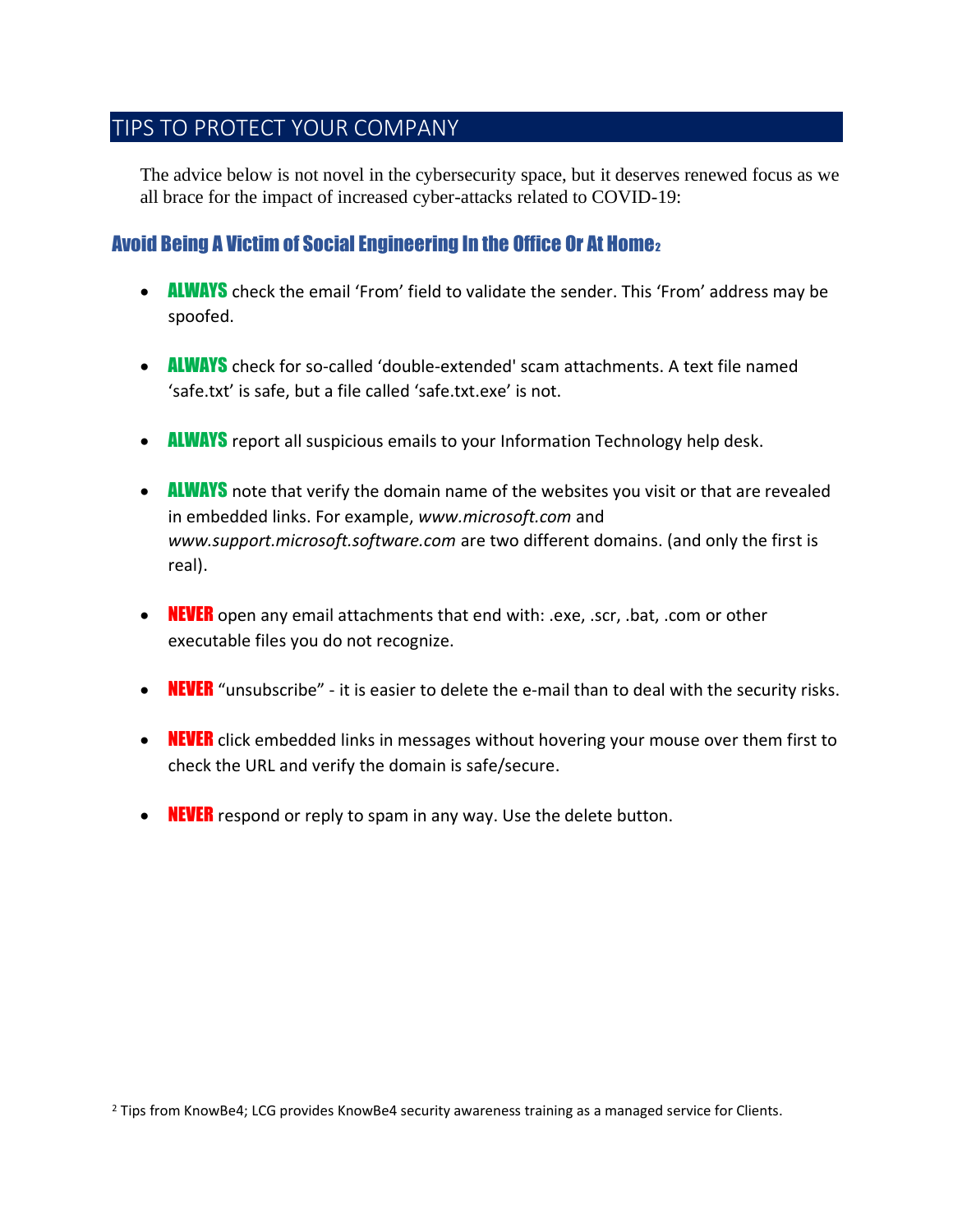#### <span id="page-6-0"></span>Prepare for Reduced Personnel In the Office

- If you do not have a **Business Continuity Plan**, make one and ensure everyone understands their role.
- Test remote access to ensure it works in the event your building closes or is completely vacated.
- Review the safeguards in place to ensure the **Security of your sensitive data**.
- If possible, **monitor access** to the network, VPN usage and to systems that store your critical data.
- To the extent possible, restrict remote access connections to the resources needed and avoid network-wide access.
- Have a backup plan in the event your **IT team gets sick or incapacitated** (ensure that more than one person has the ability to perform all IT functions).
- Ensure that systems used to process **payroll and accounts receivables** are secure and accessible to the right people remotely.

#### <span id="page-6-1"></span>Bolster Your Home Office Defenses

- **RESET** your modem or router password to a custom, strong password.
- **BE AWARE** that the default password or password-bypass PIN code might be affixed to the back or bottom of your router.
- **USE** a password manager (e.g. LastPass, Password1, Dashlane) to securely create and store your passwords.
- HIDE or CHANGE your Wi-Fi network name (SSID) to something non-descriptive. While you're at it change the name of your iPhone to something non-descriptive so you are not broadcasting your name and device type to everyone in the coffee shop or airport.
- **ENABLE** WPA2 encryption on your Wi-Fi network.
- **ENABLE** a Guest network at home so you can keep your home network isolated.
- **PATCH** your home devices regularly by setting the operating system and applications to automatic updates.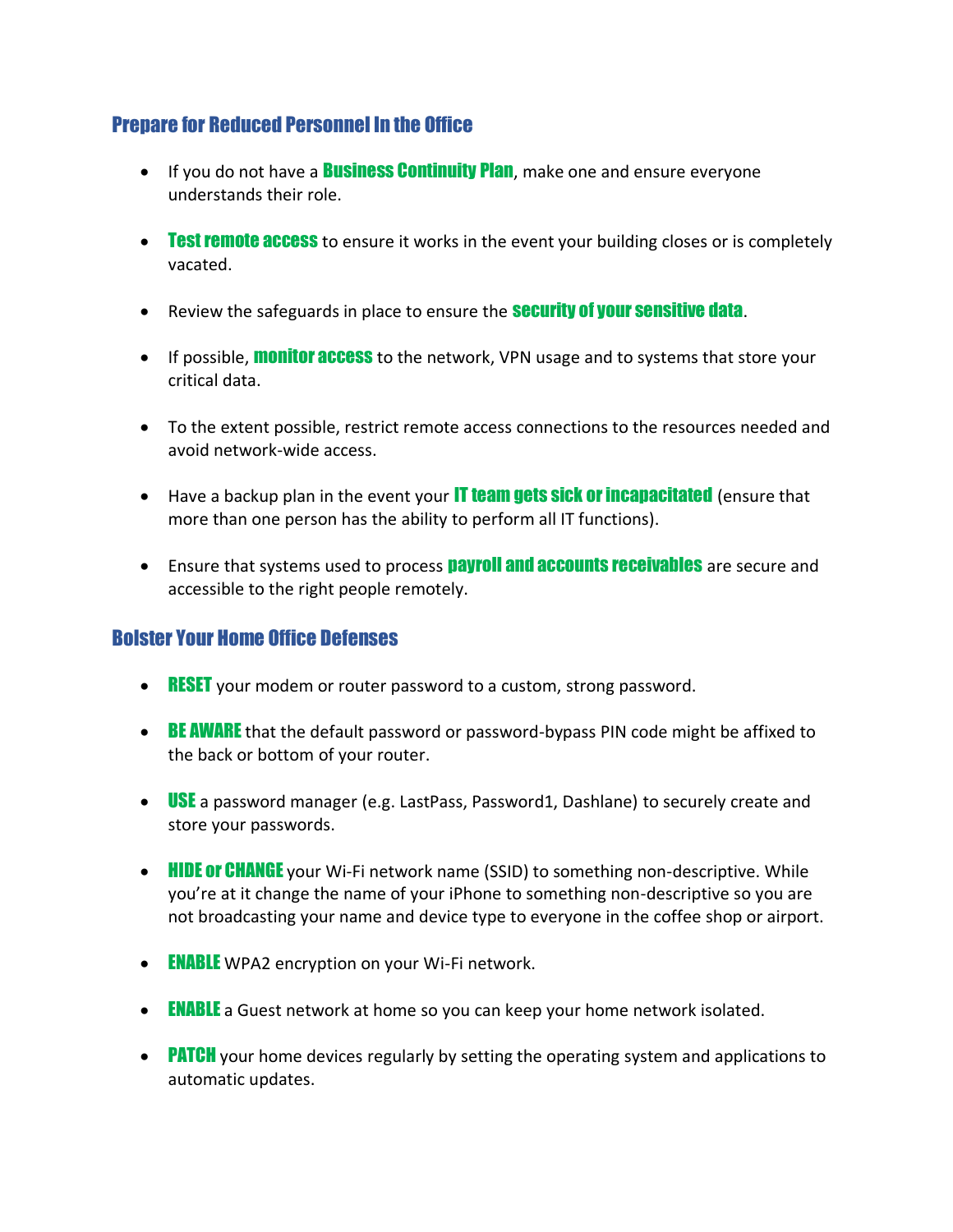- **USE** multi-factor authentication to access all online portals and corporate resources.
- **USE** next generation anti-virus software that is smart enough to detect/block advanced attacks, ransomware and polymorphic malware.
- $\bullet$  USE a VPN whenever you are connecting to work resources or personal financial websites.
- $\bullet$  USE a VPN whenever you are in the coffee shop (public Wi-Fi), including on your Smart phone.
- SEPARATE your IoT devices (such as Smart TVs, appliances, etc.) onto a different network if your router allows it - or buy one that does.
- **ENABLE** Windows Defender on computers running the Windows 10 operating system.
- **INSTALL** a firewall appliance between your home network and your modem/router.
- $\bullet$  USE an app (e.g. Fing) on your Smart phone to quickly scan and identify all of the devices on your home network. Track down anything suspicious.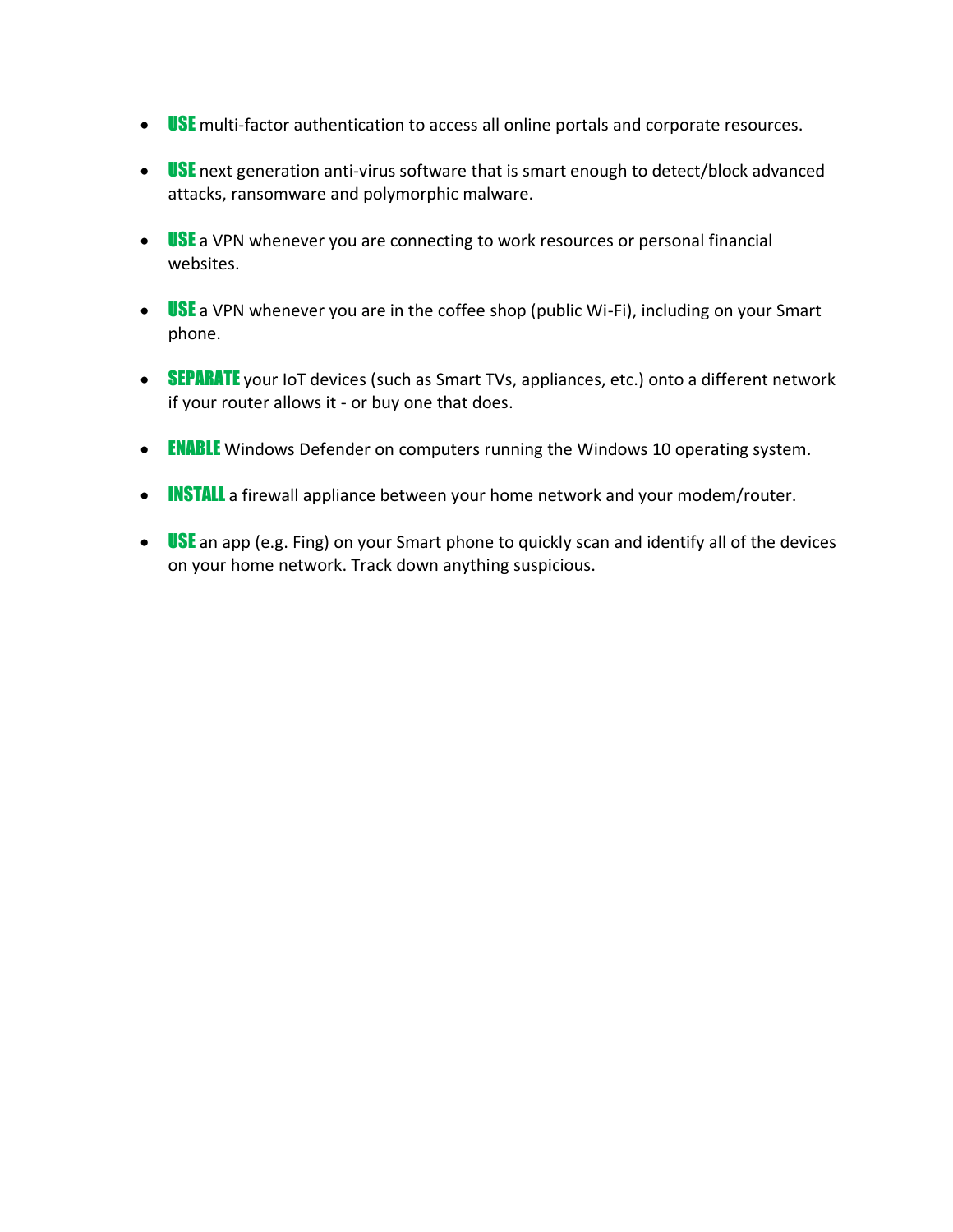### <span id="page-8-0"></span>SEE IT FOR YOURSELF – A FEW EXAMPLES OF COVID-19 RELATED MALWARE

#### <span id="page-8-1"></span>March 12, 2020 – Healthcare Insurance Theme Delivers Malware

Known malware known as *Hancitor* has been observed using a coronavirus Insurance healthcare provider theme. The attack follows this sequence: 1) Recipient clicks on a click from a malicious email, 2) Link leads to another URL that returns a zip file, 3) malware is extracted from the zip file and installs on the victim system. $3$  While the example below utilizes a CIGNA-branded insurance healthcare theme, as you can imagine, it could be modified to represent any provider.

| From:<br>To:    | Covid $Ab <$                                                                                                                                                                                                                  | Sent: Wed 3/11/2020    |
|-----------------|-------------------------------------------------------------------------------------------------------------------------------------------------------------------------------------------------------------------------------|------------------------|
| Cc:<br>Subject: | The above is a safe notification from Cigna.                                                                                                                                                                                  |                        |
|                 |                                                                                                                                                                                                                               | C3<br>$\blacktriangle$ |
|                 | Insurance plan update reminder<br>Thanks for purchasing (COVID-19) Coronavirus<br>insurance plan from CIGNA.<br>Kindly discover your latest payment report in the web<br>link under                                           |                        |
|                 | <b>Here's your Account</b><br>invoice                                                                                                                                                                                         |                        |
|                 | Please do not hesitate to get hold of us. We are very<br>happy to assist you.<br>You can discover all our contact information along with<br>variety of information on your very own webpage<br>and also the Cigna Mobile app. |                        |
|                 | Please note: This letter and its content are sensitive<br>and meant only for the receiver. Make sure you notify<br>the message sender in case you have received this e<br>mail in error or just delete it                     |                        |
|                 | @ 2020 Cigna. All proper rights reserved<br>Unsubscribe ABOUT US   TERMS   HELP                                                                                                                                               |                        |

<sup>3</sup> <https://isc.sans.edu/forums/diary/Hancitor+distributed+through+coronavirusthemed+malspam/25892/>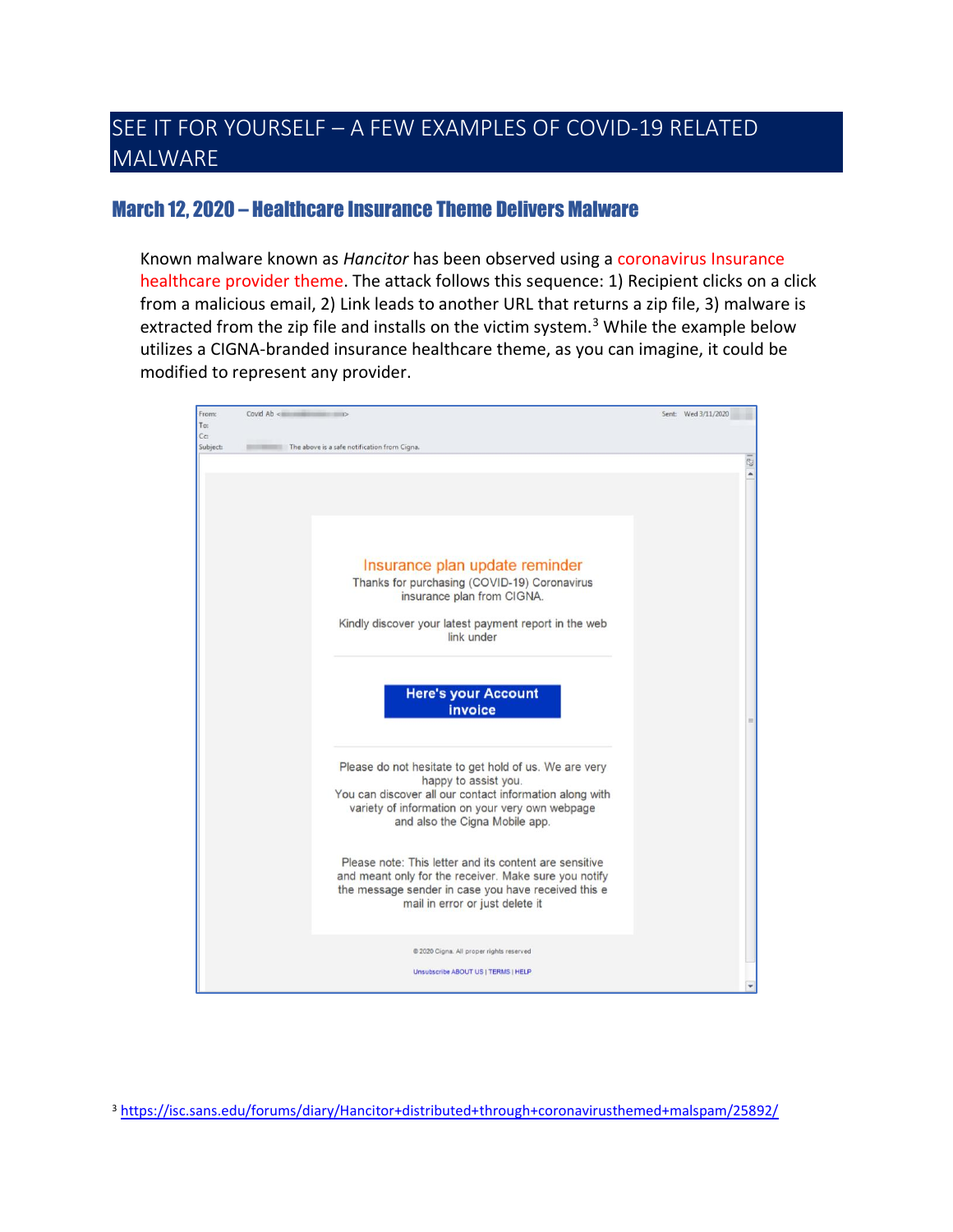#### <span id="page-9-0"></span>March 13, 2020 – Impersonated Website Delivers Coronavirus Ransomware

A new ransomware called CoronaVirus is has been distributed through a fake web site pretending to promote the legitimate system optimization software and data recovery software called *WiseCleaner*. <sup>4</sup> The fake website was found to be almost an exact replica of the real thing. The fake website is used to distribute the *CoronaVirus* Ransomware and the *KPOT* information-stealing Trojan. While KPOT has been around for years, the new ransomware was discovered by MalwareHunterTeam. <sup>5</sup> *KPOT* aims to steal your banking passwords that it harvests from browsers, gaming apps and cryptocurrency wallets. The ransomware encrypts your data.



**LEFT**: Fake site, wisecleaner[.]best<sup>6</sup>; RIGHT: Real site, wisecleaner[.]com

<sup>4</sup> <https://www.wisecleaner.com/>

<sup>5</sup> <https://twitter.com/malwrhunterteam>

<sup>6</sup> Photo retrieved from [https://www.bleepingcomputer.com/news/security/new-coronavirus-ransomware-acts-as](https://www.bleepingcomputer.com/news/security/new-coronavirus-ransomware-acts-as-cover-for-kpot-infostealer/)[cover-for-kpot-infostealer/](https://www.bleepingcomputer.com/news/security/new-coronavirus-ransomware-acts-as-cover-for-kpot-infostealer/)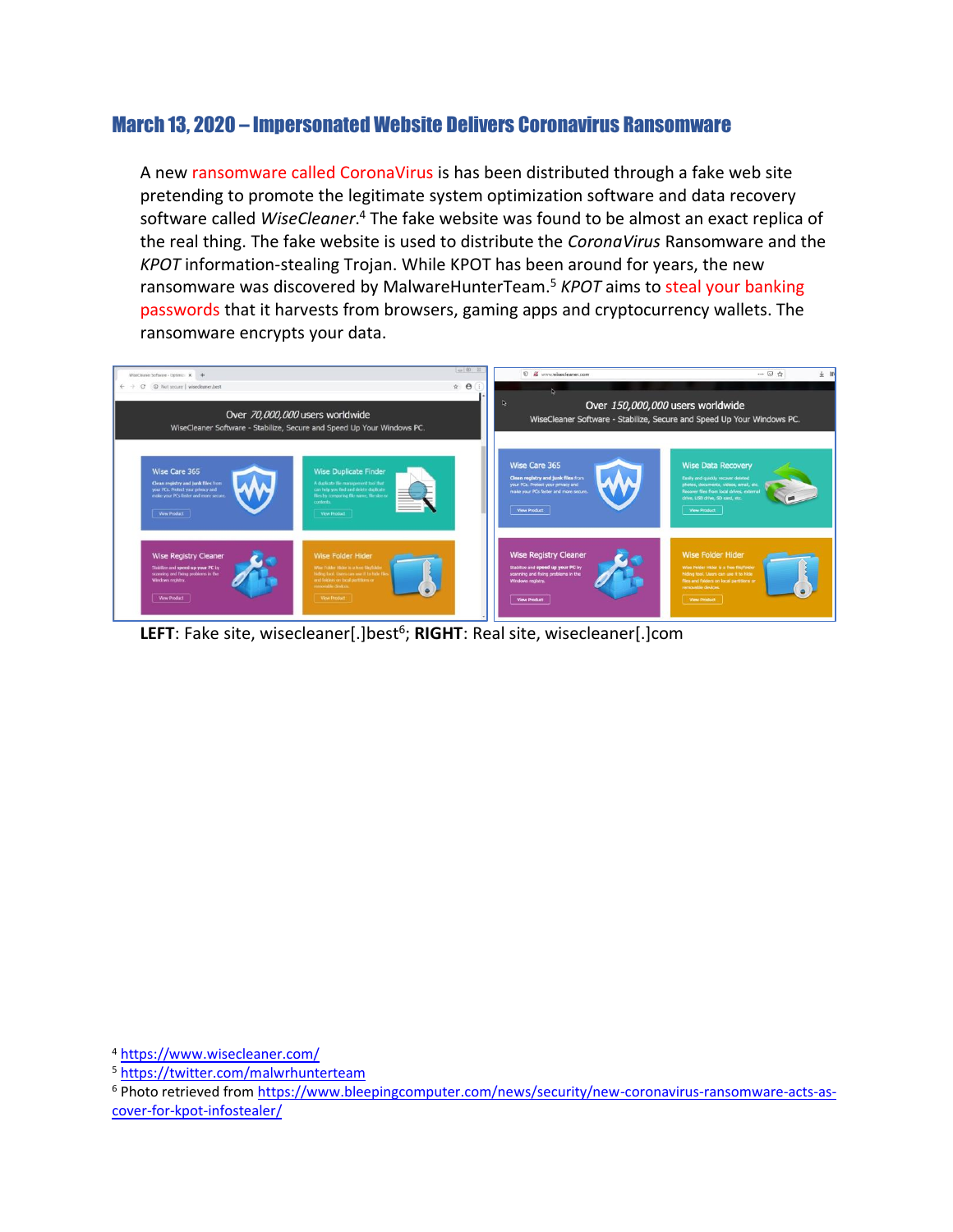#### <span id="page-10-0"></span>March 16, 2020 – Weaponized Virus Mapping Software Delivers Malware

Malware called *AZORult* was used to weaponize a coronavirus mapping software in order to steal credentials such as usernames, passwords, credit card numbers and other sensitive information that is stored in the users' browser.<sup>7</sup> Attackers can use this information for many other operations as well, such as selling it on the deep web or for gaining access to bank accounts or social media. While *AZORult* has been around for a while, there is also a variant of the *AZORult* that creates a new, hidden administrator account on the infected machine in order to allow Remote Desktop Protocol (RDP) connections.



<sup>7</sup> <https://blog.reasonsecurity.com/2020/03/09/covid-19-info-stealer-the-map-of-threats-threat-analysis-report/>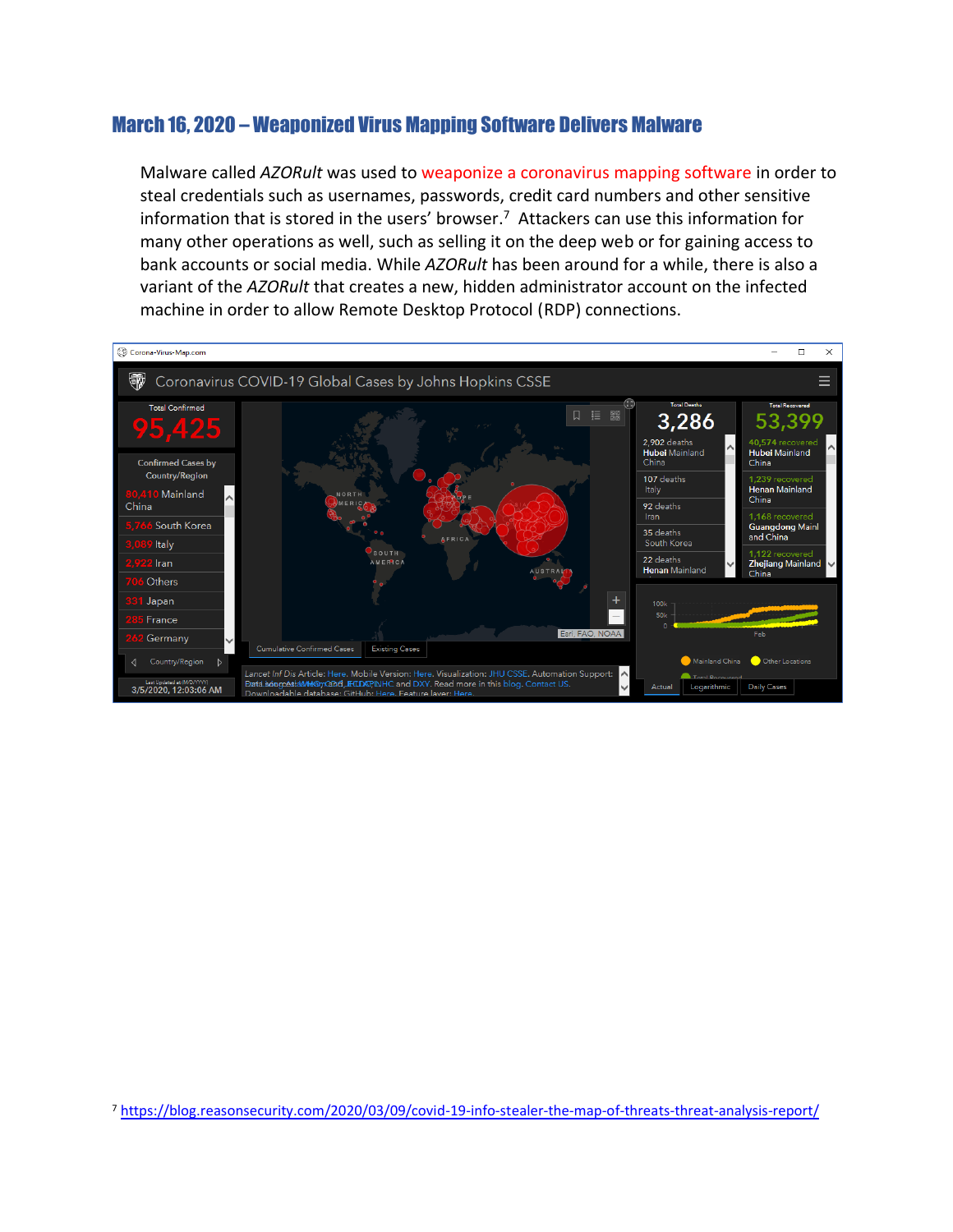#### <span id="page-11-0"></span>March 3, 2020 – CDC and Microsoft Emulated in Phishing Campaign To Steal Credentials

CoFense Phishing Defense Center (PDC)<sup>8</sup> discovered a new phishing campaign that preys on Coronavirus fears to get recipients to click on a malicious link from the Centers for Disease Control (CDC) in a Microsoft® branded email. In fact, the email did not originate from the CDC and the link, which purports to contain safe havens from airborne COVID-19, is unsafe. An examination of the email header (not shown) revealed that the domain name was manipulated to show "cdc.gov) despite having originated in the UK. The attack redirects the victim to a credential phishing site of Japanese origin.



<sup>8</sup> <https://cofense.com/threat-actors-capitalize-global-concern-coronavirus-new-phishing-campaigns/>